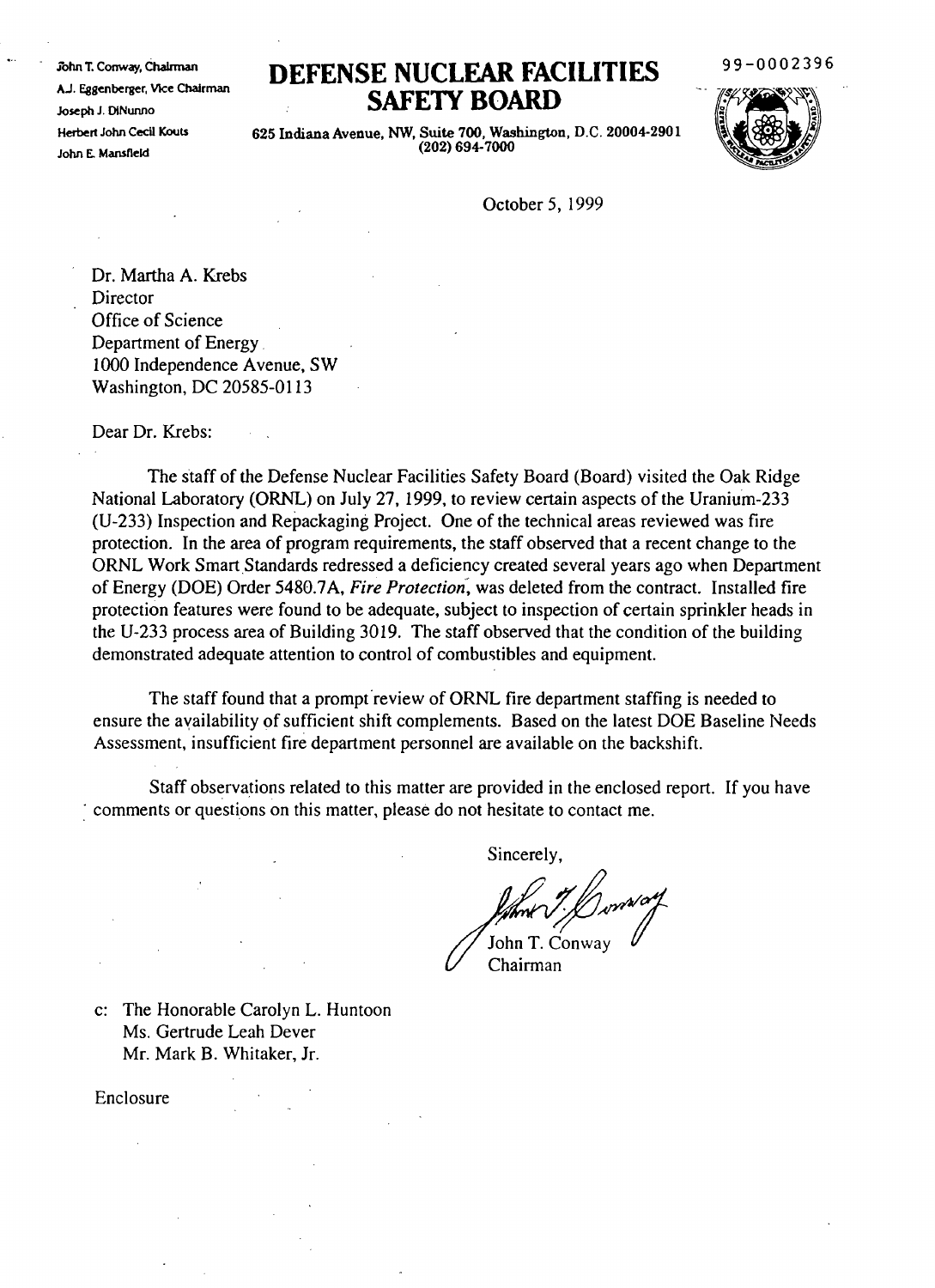## DEFENSE NUCLEAR FACILITIES SAFETY BOARD

## Staff Issue Report

August 11, 1999

| <b>MEMORANDUM FOR:</b> | G. W. Cunningham, Technical Director<br>J. K. Fortenberry, Deputy Technical Director          |
|------------------------|-----------------------------------------------------------------------------------------------|
| <b>COPIES:</b>         | <b>Board Members</b>                                                                          |
| <b>FROM:</b>           | W. M. Shields                                                                                 |
| <b>SUBJECT:</b>        | Fire Protection at Oak Ridge National Laboratory,<br>U-233 Inspection and Repackaging Project |

This memorandum documents a review by the staffofthe Defense Nuclear Facilities Safety Board (Board) of fire protection for the Uranium-233 (U-233) Inspection and Repackaging Project on July 27, 1999, at the Oak Ridge National Laboratory (ORNL).

Fire Protection Requirements. Prior to 1996, ORNL's fire protection program was based on Department of Energy (DOE) Orders. In 1996, through the application of the Work Smart Standards process, DOE Order 5480.7A, *Fire Protecrion,* was deleted from the ORNL contract. The Order was replaced by National Fire Protection Association (NFPA) Codes and Tennessee State Codes. As is well understood, neither of these sets of consensus standards describes a comprehensive fire protection program for a DOE nuclear facility. Nonetheless, this situation prevailed until a few months ago, resulting in 3 years of operations with inadequate contract requirements for fire protection.

On June 30, 1999, the ORNL Work Smart Standards set was amended to include the fire protection requirements of DOE Orders 420.1, *Facility Safety,* and 440.1, *Worker Protection,* with one minor exception. Although the *Fire Protection Implementation Guide* for these Orders was not adopted, ORNL personnel informed the staff that the guide, as well as other DOE fire protection guidance applicable to nuclear facilities, would be followed in program implementation. These recent changes, if carried out in practice, should result in a fire protection program that meets DOE objectives as expressed in the referenced Orders and guides.

Assessment of Building 3019. A complete Fire Hazards Analysis (FHA) for Building 3019, perfonned by a qualified outside contractor, is expected to be completed by September 30, 1999. The FHA should contain a comprehensive assessment of the building's structural features, ignition hazards, combustible loads, detection and suppression systems, and deficiencies as measured against the NFPA Codes and other applicable standards.

Documentation available for review included an Engineering Assessment (a 14-page review of the building that is useful, but not as comprehensive as an FHA); the Fire Department Prefire Plan; the Basis for Interim Operations (BIO); and the Unreviewed Safety Question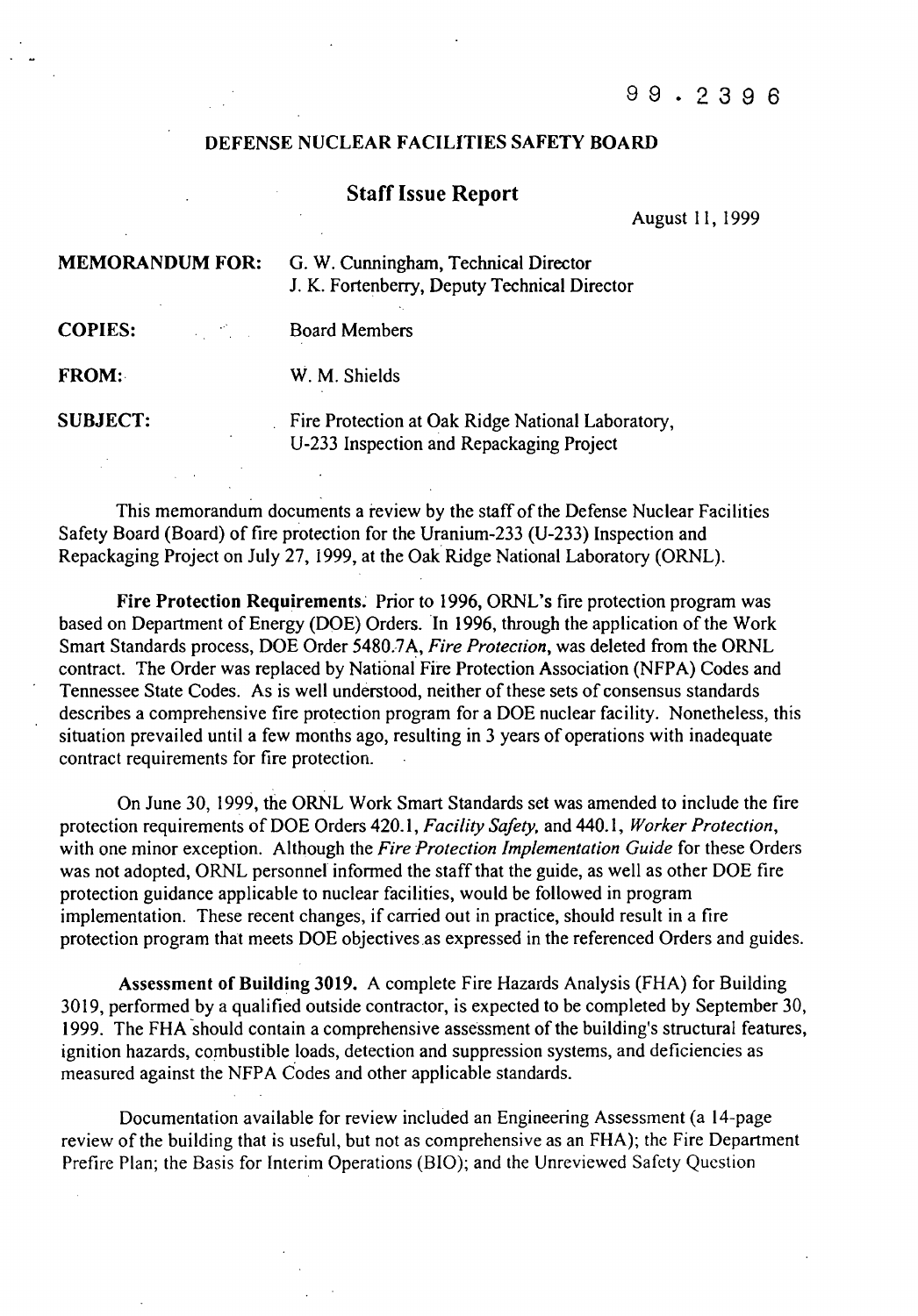Determination (USQD) Change Package for the U-233 Phase I Inspection Project. The Engineering Assessment, dated December 1998, concludes that fire protection in the building is adequate for worker safety and sufficient to prevent unacceptable property damage or program delays. Section 2.7 of the BIO reviews fire protection systems for various operational areas and buildings, and briefly describes fire scenarios. In the USQD, there is a brief qualitative evaluation of a full-facility fire. The conclusion reached is that the consequences of a fullfacility fire are in the same range as those predicted for an earthquake (i.e., less than 5 rem for unlikely and extremely unlikely events). A sustained facility fire capable of worst case consequences (i.e., greater than 5 rem) is considered to be extremely unlikely. This conclusion is based on the fact that Building 3019 has automatic suppression systems (wet and dry pipe sprinklers) in most areas, along with a variety of detection and alarm systems. These systems give considerable assurance that incipient fires will be detected and controlled while the building is evacuated and until the fire department is able to respond. Building 3019 also contains 2.5-hour-rated fire barriers with sealed penetrations and fire doors rated at 1.5 hours. These barriers provide additional assurance that a fire cannot spread widely through the facility. However, until DOE prepares a proper FHA, these conclusions cannot be confirmed.

**Manual Firefighting.** The fire department has good access to Building 3019 from all sides, and three hydrants are located close to the building. The Prefire Plan is adequate and contains a special set of instructions for response in Building 3019, Cell 3 and Penthouse, where fissile materials are present, and criticality may be a concern. The BIO for U-233 operations does not take credit for a specific response time. However, in view of the small size of the ORNL site, the fire department should be able to reach the building within 5 to 6 minutes once an alarm has been received.

A Baseline Needs Assessment conducted in 1996 concluded that ORNL needed a minimum on-shift complement of 10 personnel to mount a rapid in-building fire attack. This staffing level can be met only during the day shift, when fire department personnel working as inspectors augment the on-duty force. On the backshift, only 5 firefighters are available until more can be supplied by means of callbacks and mutual aid from the Y-12 Plant and the City of Oak Ridge. This same Baseline Needs Assessment concluded that a 10-man shift was also needed at Y-12.

A more recent Baseline Needs Assessment for Y-12, conducted by DOE's Office of Environment, Safety and Health (DOE-EH), concluded that an 8-man shift is "minimally acceptable" for that facility. ORNL representatives stated during the staff's review that DOE-EH has been asked to conduct a new assessment at the laboratory. Even if the DOE-EH review leads to the same conclusion as that of Y-12 (i.e., that 8 rather than 10 is an acceptable shift complement), ORNL would still fall short of the number needed on the backshift.

While this issue need not hold up U-233 inspection activities, ORNL should proceed expeditiously to resolve it. In light of the adoption of DOE Order 420.1 as a contractual requirement, ORNL is required to have a current Baseline Needs Assessment and to staff the fire department accordingly on all shifts.